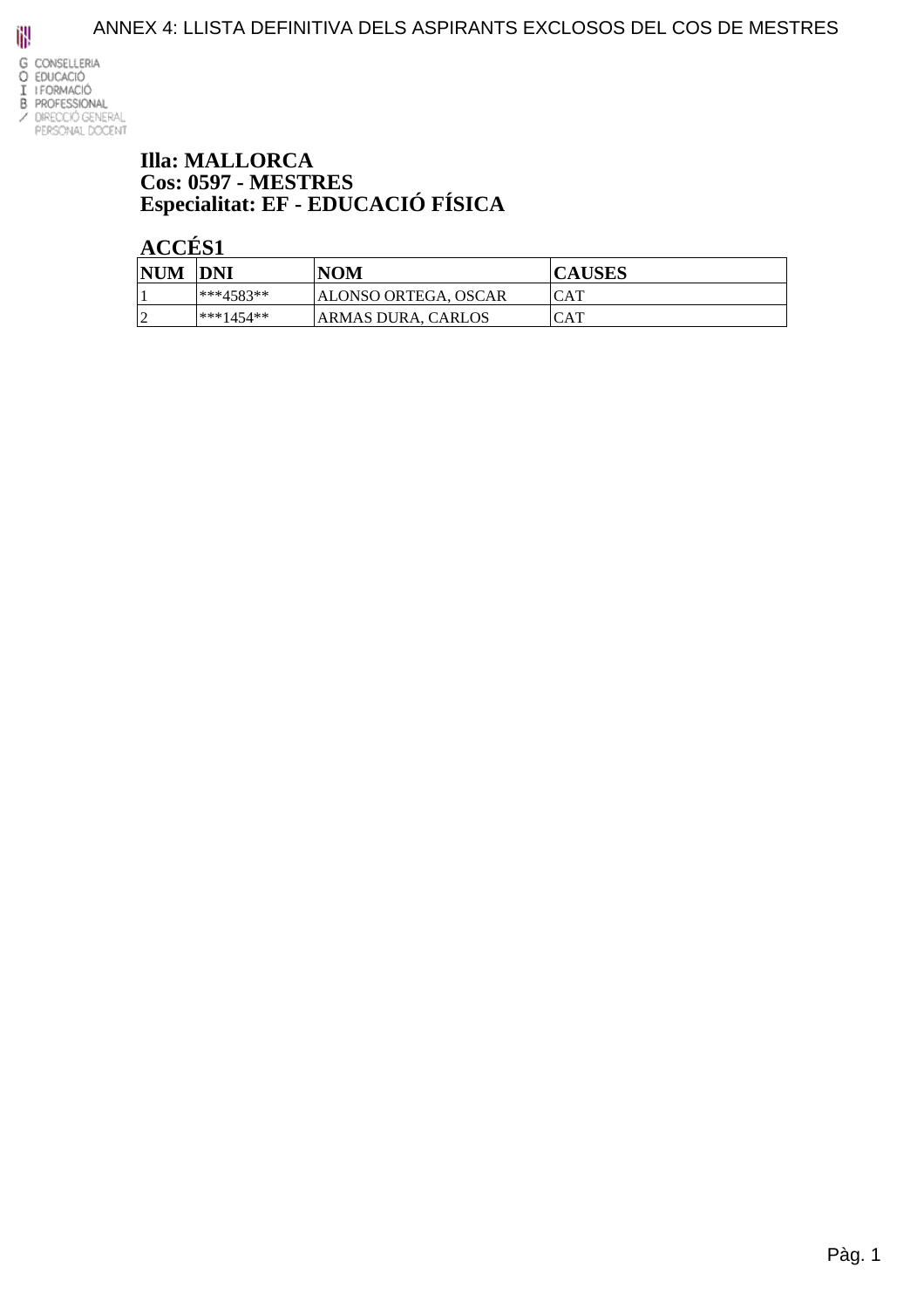# **Illa: MALLORCA** Cos: 0597 - MESTRES<br>Especialitat: EI - EDUCACIÓ INFANTIL

| <b>NUM</b> | <b>IDNI</b>  | NOM                                    | <b>CAUSES</b> |
|------------|--------------|----------------------------------------|---------------|
|            | ***9524**    | GOMILA RAMON, MARINA                   | ICAT          |
|            | $ ***9750**$ | LLODRA GONZALEZ, EVA<br><b>MARIA</b>   | NJE           |
|            | $**2566**$   | RAMIS GUAL DE TORRELLA.<br><b>AINA</b> | <b>NJE</b>    |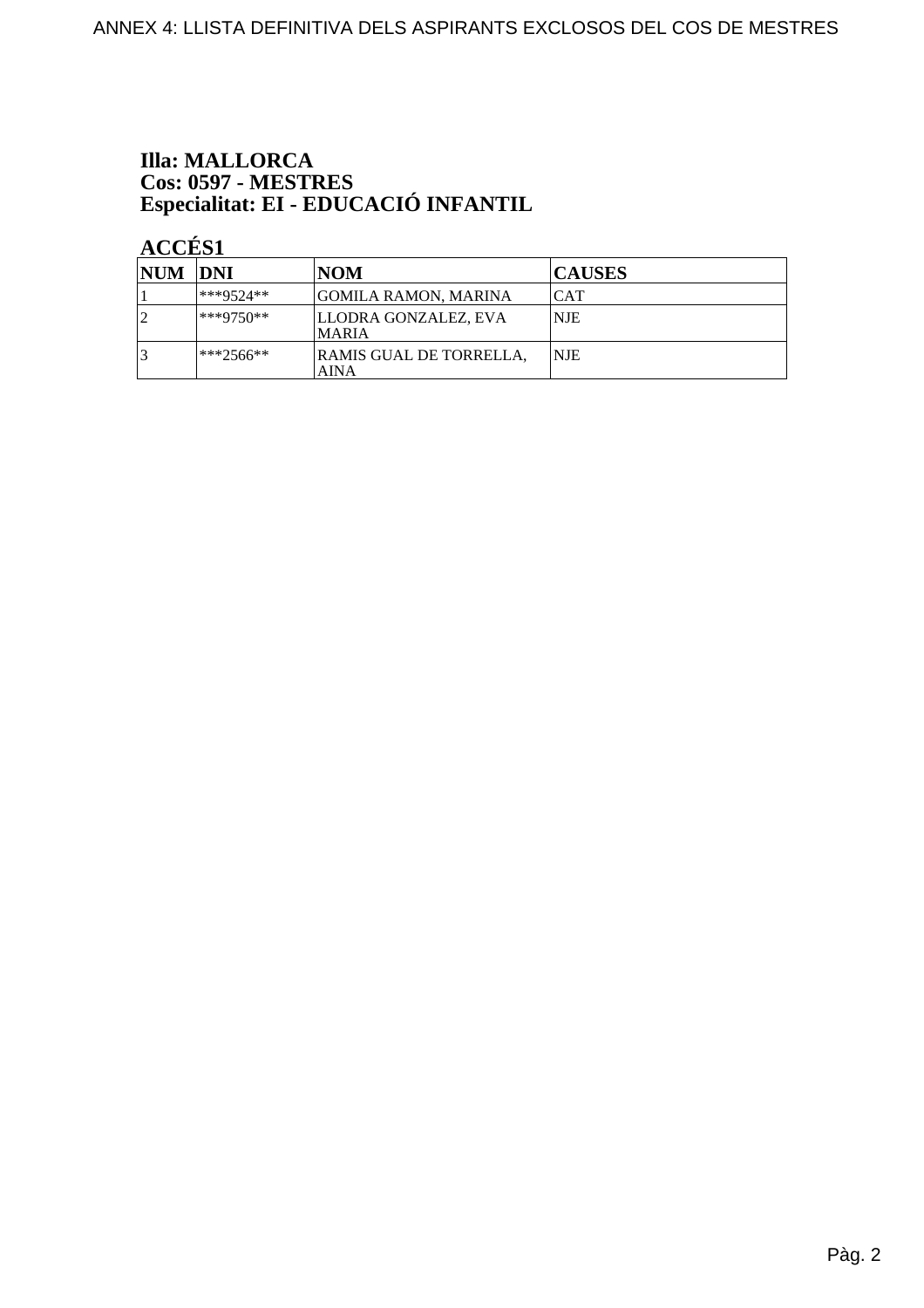# **Illa: MENORCA** Cos: 0597 - MESTRES<br>Especialitat: EI - EDUCACIÓ INFANTIL

| NUM DNI        |               | NOM                                 | <b>CAUSES</b> |
|----------------|---------------|-------------------------------------|---------------|
|                | ***4519**     | BARBER OUJO, PAULA                  | NJE, TIT      |
|                | ***1414**     | MARTINEZ BUZON, PATRICIA            | ICAT          |
| 3              | $ ***3611***$ | MOHEDANO HORNA,<br><b>ARANTZAZU</b> | <b>CAT</b>    |
| $\overline{4}$ | $ ***0811**$  | PONS RIERA, ZAIRA                   | <b>NJE</b>    |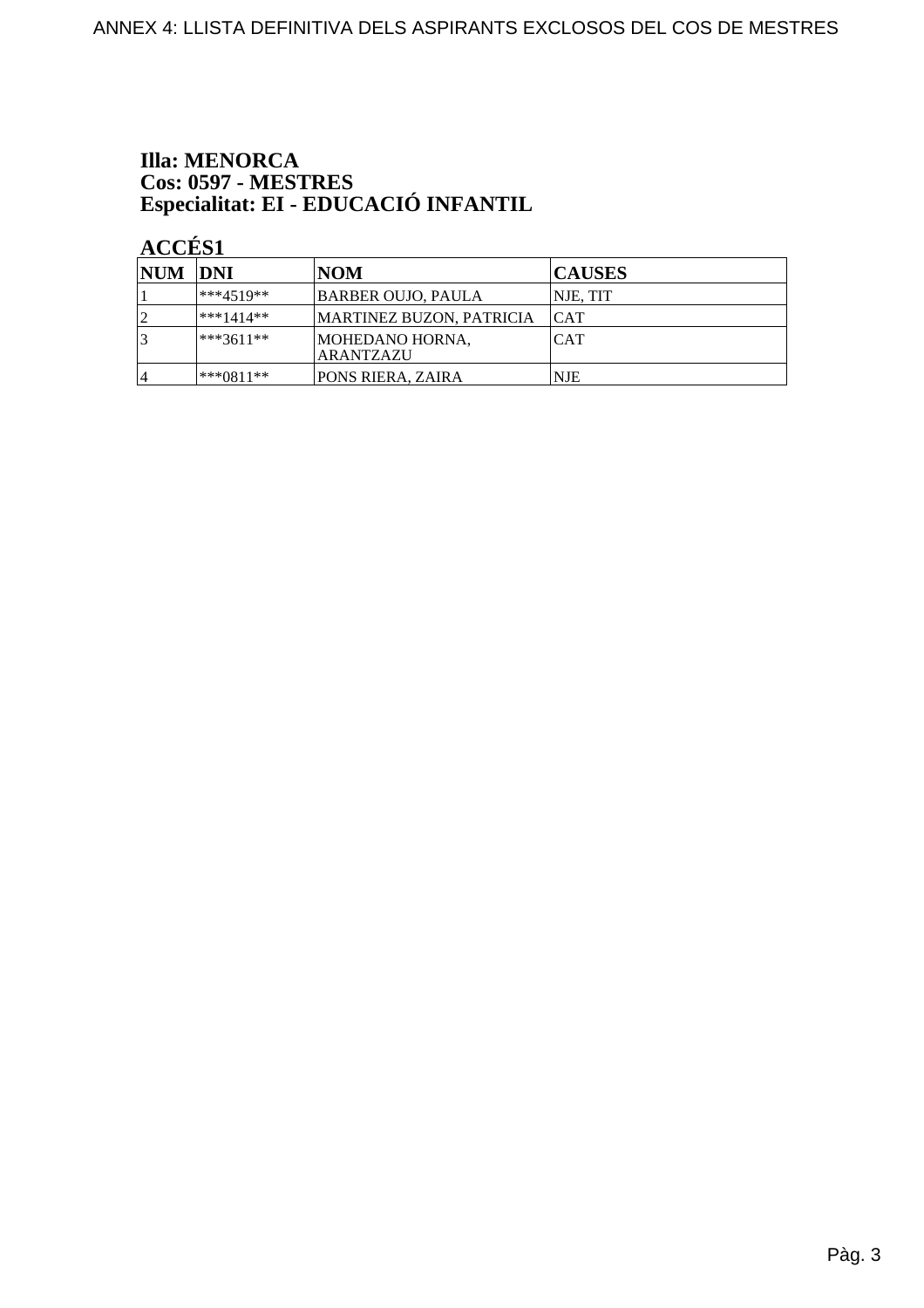# Illa: EIVISSA Cos: 0597 - MESTRES<br>Especialitat: EI - EDUCACIÓ INFANTIL

| NUM DNI |             | <b>NOM</b>                                     | <b>CAUSES</b> |
|---------|-------------|------------------------------------------------|---------------|
|         | $***1375**$ | ALVARO GAMON, NAIARA                           | ICAT          |
| 2       | $***1043**$ | BUENO GARCIA, ADELA                            | <b>CAT</b>    |
| 13      | $***7637**$ | <b>CONTRERAS NAVARRO,</b><br><b>IESTEFANIA</b> | NJE           |
| 14      | $***1608**$ | JORRO DIEGO, NATALIA                           | ICAT, NJE     |
| 15      | $***5927**$ | PEREZ FERRER, MARINA                           | NJE           |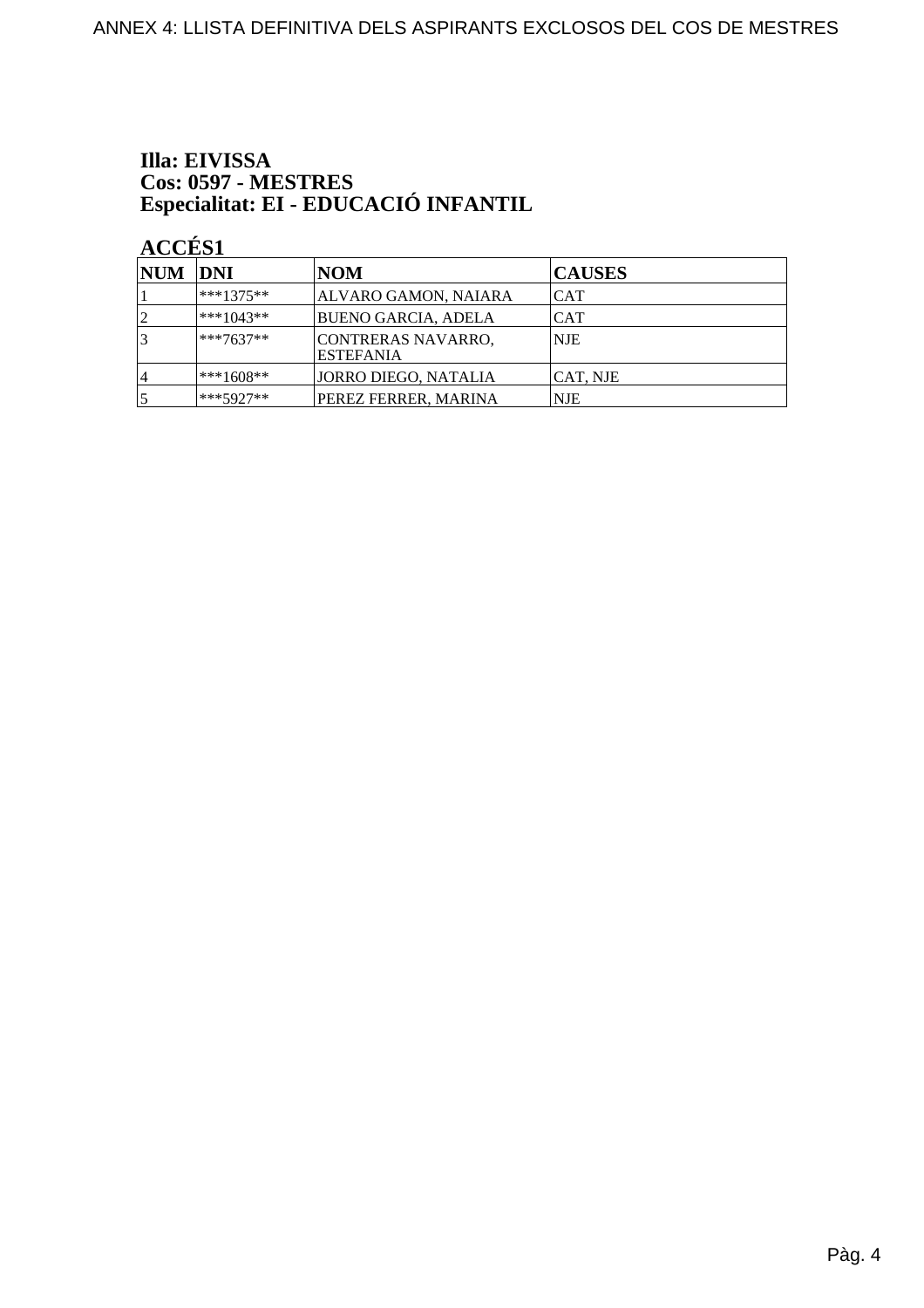### **Illa: MALLORCA Cos: 0597 - MESTRES<br>Especialitat: FI - LLENGUA ESTRANGERA: ANGLÈS**

| NUM DNI    |             | <b>NOM</b>                                   | <b>CAUSES</b>   |
|------------|-------------|----------------------------------------------|-----------------|
|            | $***1359**$ | <b>CANELLAS PONS, PERE</b><br><b> ANTONI</b> | TIT             |
| $\sqrt{ }$ | ***6391**   | <b>REQUENA MACIA, CLARA</b>                  | <b>CAT. NJE</b> |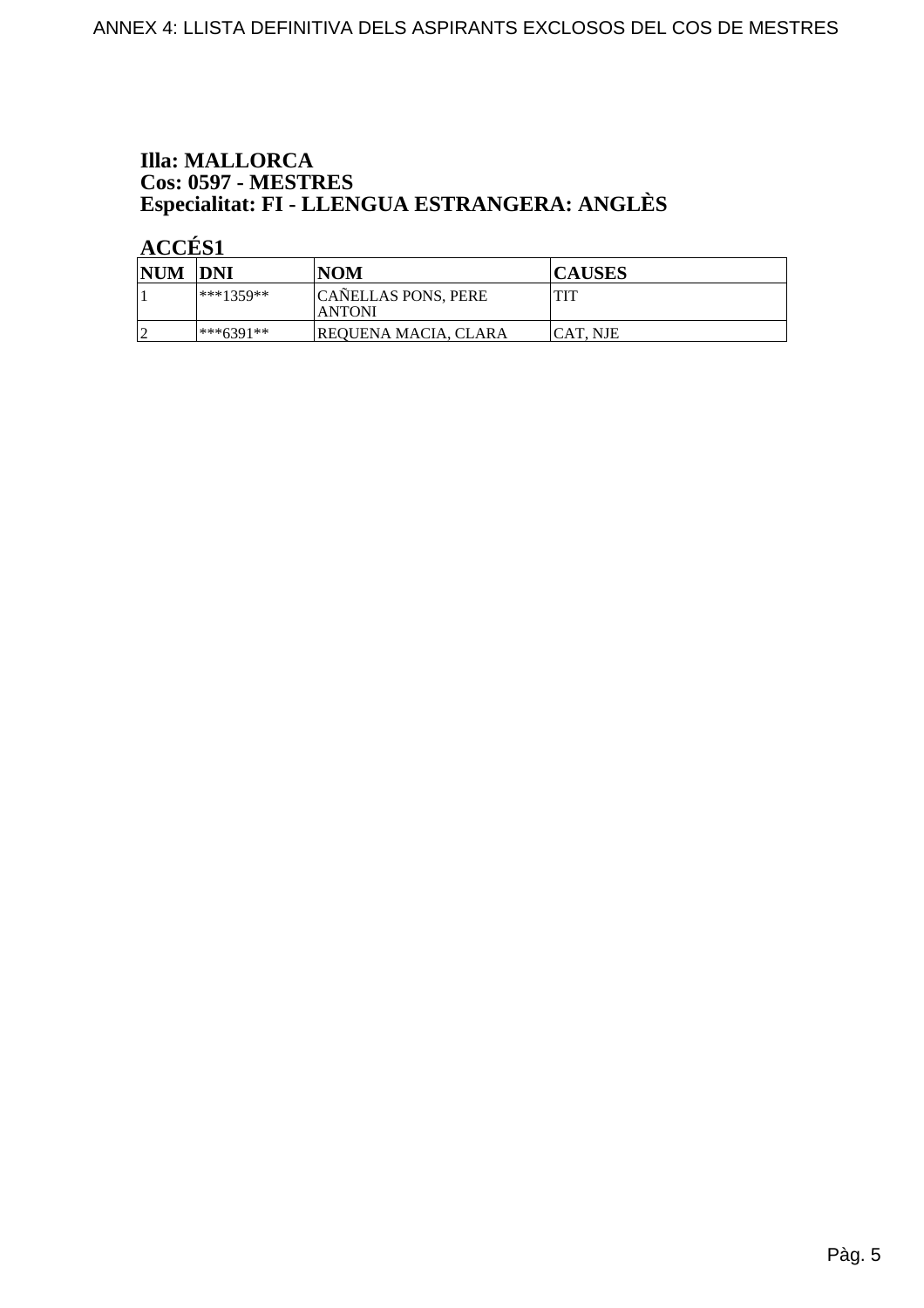# **Illa: MALLORCA** Cos: 0597 - MESTRES<br>Especialitat: MU - MÚSICA

| <b>NUM</b><br> NUM | <b>DNI</b> | <b>NOM</b> | $\mathbf{r}\mathbf{r}\cap\mathbf{r}\cap\mathbf{r}$<br>AUDLO |
|--------------------|------------|------------|-------------------------------------------------------------|
|                    | ***2225**  | OPEZ PEREZ | $\sqrt{2}$                                                  |
|                    | ----       | <b>MAR</b> | UA 1                                                        |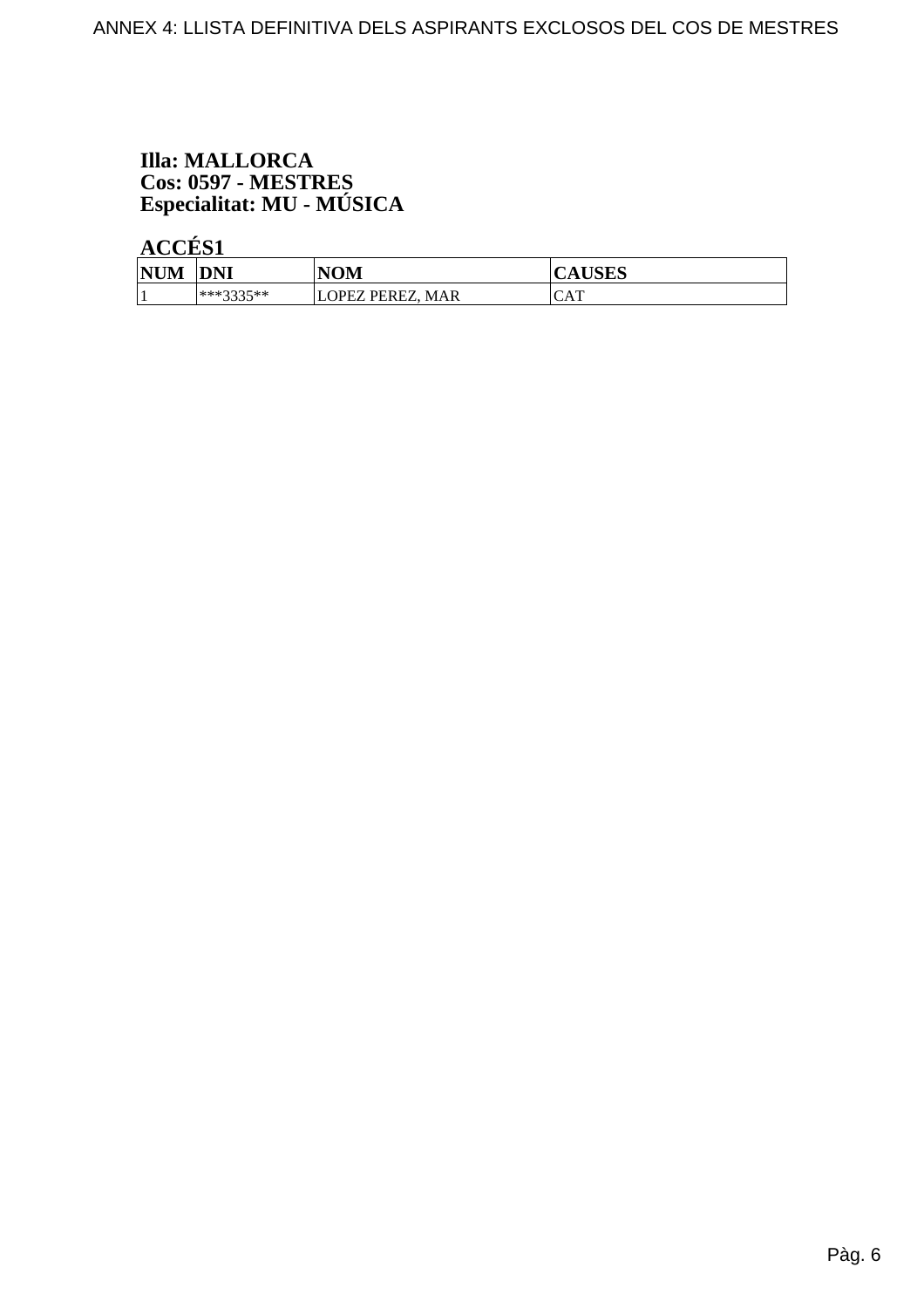# **Illa: MALLORCA** Cos: 0597 - MESTRES<br>Especialitat: PRI - EDUCACIÓ PRIMÀRIA

| <b>NUM</b>     | <b>DNI</b>  | <b>NOM</b>                                   | <b>CAUSES</b> |
|----------------|-------------|----------------------------------------------|---------------|
|                | ***0342**   | CASTILLO NAVARRO, ARTURO                     | <b>NJE</b>    |
| $\overline{2}$ | ***8065**   | COBANO CUESTA, ANDREA                        | <b>CAT</b>    |
| 3              | $***2461**$ | <b>ESCANDELL FONTIRROIG,</b><br><b>LLUIS</b> | <b>CAT</b>    |
| $\overline{4}$ | ***7163**   | GALINDO MARTINEZ, NOELIA                     | <b>CAT</b>    |
| 5              | ***7077**   | MARIN RODRIGUEZ, AZUCENA NJE                 |               |
| 6              | $***8113**$ | OBRADOR RUIZ, ANA MARIA                      | <b>CAT</b>    |
| 7              | ***3425**   | PERELLO SAMPOL, NEUS                         | <b>NJE</b>    |
| 8              | ***6483**   | RAMON HINOJOSA, AINA                         | <b>CAT</b>    |
| 9              | ***4059**   | ROTGER MORENO, ANDREA                        | <b>CAT</b>    |
| 10             | ***8003**   | SANCHEZ UREÑA, CATALINA                      | <b>CAT</b>    |
| 11             | ***9406**   | <b>SANCHO BERNAD, PABLO</b>                  | <b>CAT</b>    |
| 12             | $***4242**$ | <b>SANFELIU SEGUI, PAU</b>                   | <b>CAT</b>    |
| 13             | ***9556**   | <b>SAURA LLADO, MARTA</b>                    | <b>NJE</b>    |
| 14             | ***8093**   | VAZQUEZ ALEÑAR, MARINA                       | <b>CAT</b>    |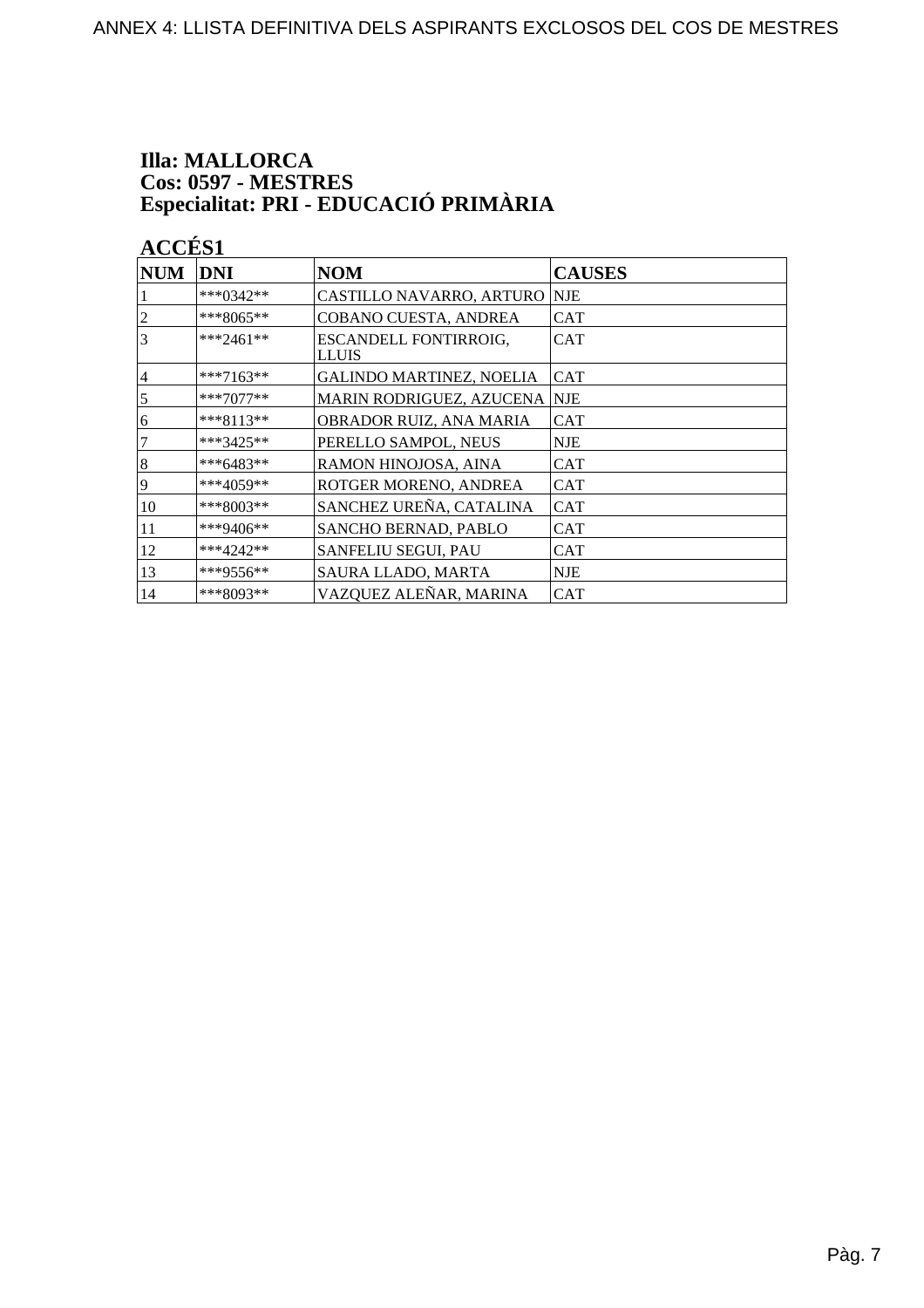# **Illa: MENORCA** Cos: 0597 - MESTRES<br>Especialitat: PRI - EDUCACIÓ PRIMÀRIA

| NUM DNI        |               | NOM                               | <b>CAUSES</b> |
|----------------|---------------|-----------------------------------|---------------|
|                | ***1039**     | <b>ANDRES SALAME, ESTHER</b>      | CAT           |
|                | $***1265**$   | MEZOUIDA CARDONA, FELIPE  NJE     |               |
|                | $ ***1446***$ | PUIG FLORIT, ELSA                 | <b>CAT</b>    |
| $\overline{4}$ | $ ***2095**$  | SALOM MIRALLES, MARIA<br>'ANTONIA | <b>CAT</b>    |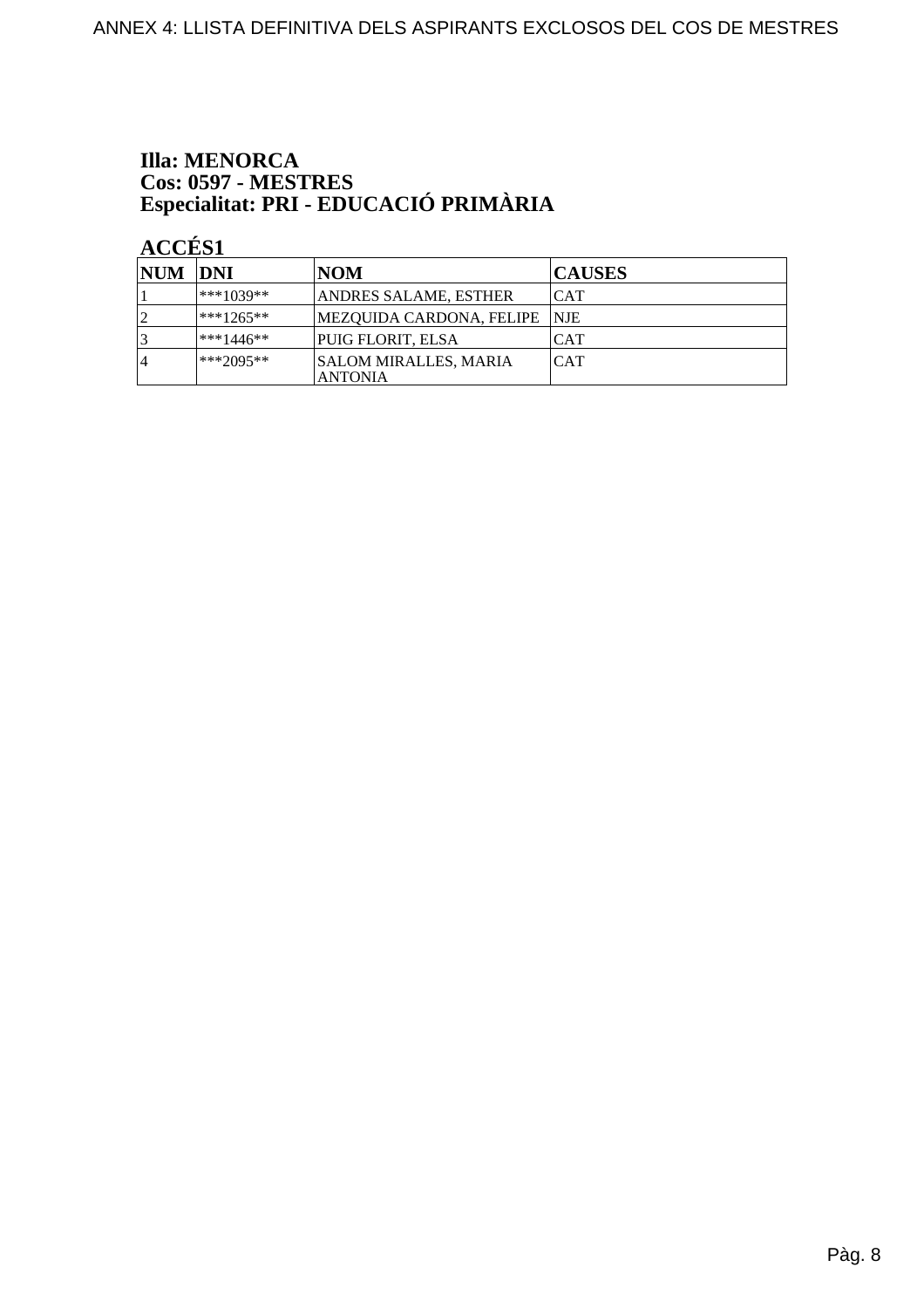# Illa: EIVISSA Cos: 0597 - MESTRES<br>Especialitat: PRI - EDUCACIÓ PRIMÀRIA

| <b>NUM</b> | DNI         | <b>NOM</b>                            | <b>CAUSES</b> |
|------------|-------------|---------------------------------------|---------------|
|            | $***5243**$ | BELTRAN BAENA, CAROLINA               | <b>NJE</b>    |
|            | ***4375**   | <b>ESCOTO FERRAIRO, SANDRA</b>        | <b>CAT</b>    |
| 3          | $***8035**$ | HABA BERNARDO, MARIA<br><b>TERESA</b> | CAT. NJE      |
| 4          | ***9047**   | PERAL PERAL, ANDREA                   | <b>CAT</b>    |
| 5          | $***5204**$ | QUIÑONES RODRIGUEZ,<br><b>ANDREA</b>  | <b>TIT</b>    |
| 16         | $***9708**$ | SANDERES SANCHIS, ELENA               | ICAT          |
|            | $***0765**$ | SLOCKER DE LAS HERAS, ANA CAT         |               |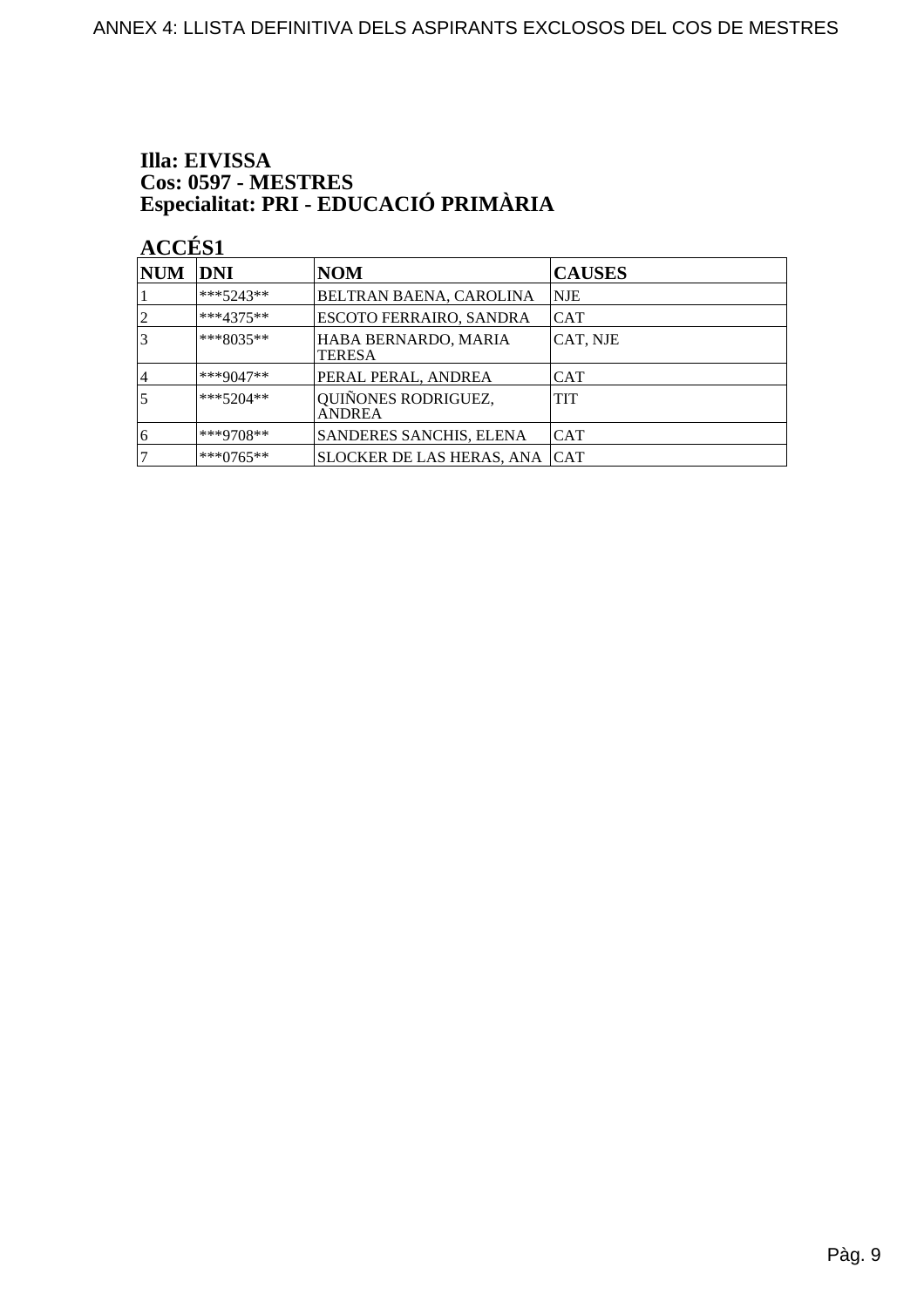# **Illa: MALLORCA** Cos: 0597 - MESTRES<br>Especialitat: PT - PEDAGOGIA TERAPÈUTICA

| <b>NUM</b> | <b>DNI</b>    | <b>NOM</b>                     | <b>CAUSES</b> |
|------------|---------------|--------------------------------|---------------|
|            | $ ***4366***$ | DOLZ TRISCORNIA, M. GRACIA CAT |               |
|            | $**2288**$    | GRUSLIN LABOUL, NATIA          | CAT           |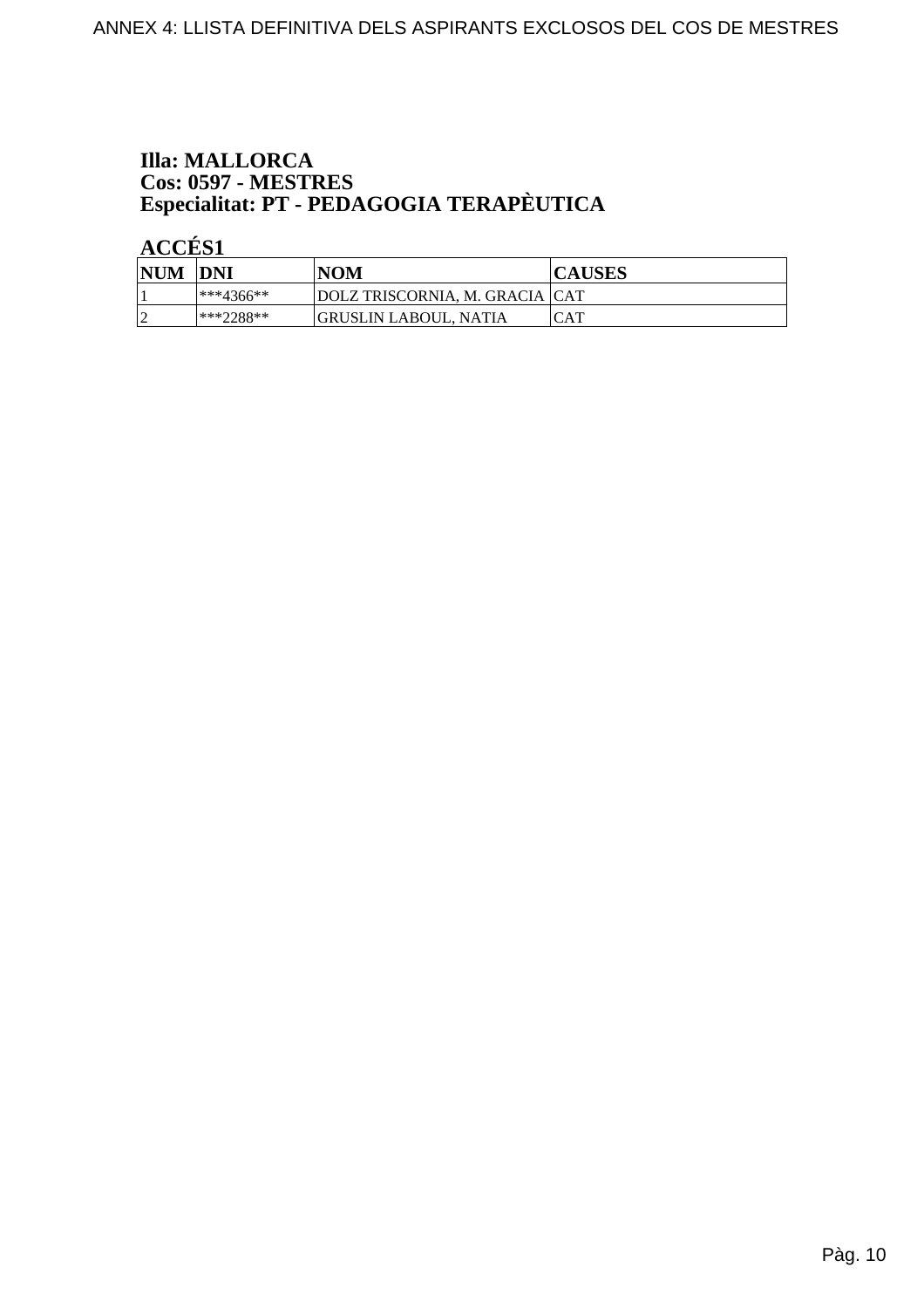# **Illa: MENORCA Cos: 0597 - MESTRES<br>Especialitat: PT - PEDAGOGIA TERAPÈUTICA**

| <b>NUM</b> | <b>DNI</b>   | <b>NOM</b>             | <b>CAUSES</b>  |
|------------|--------------|------------------------|----------------|
|            | $*$ **4163** | DIAZ MORALES, CAROLINA | <b>THT</b><br> |